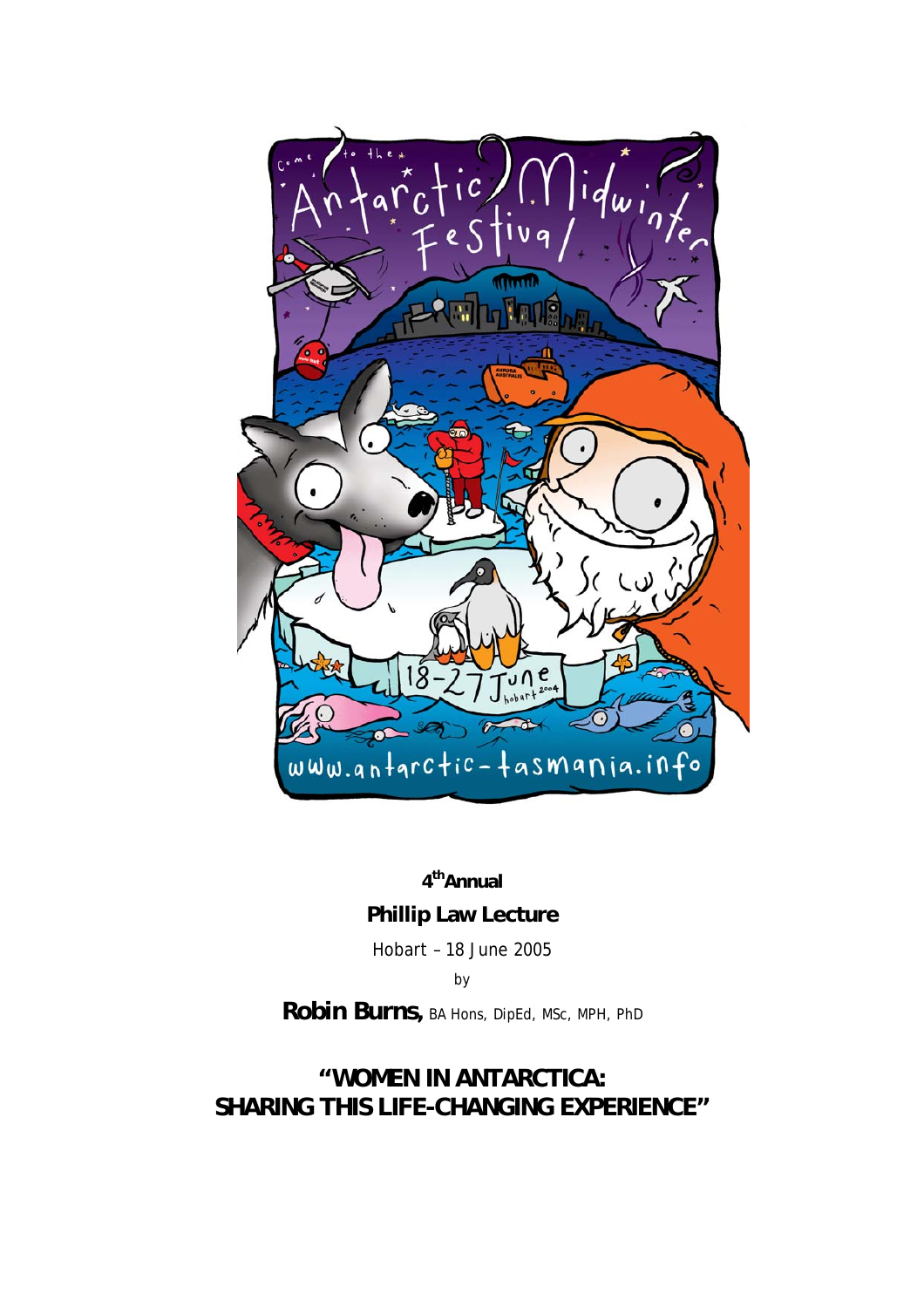It's a great and daunting privilege to be here this evening, to deliver the fourth Phillip Law lecture, and I wish to thank the Festival organisers very warmly for this opportunity. Dr Law himself is here, and I'd like to remind the audience that in the summer of 1960-1, his late wife, the artist Nel Law, was the first Australian woman to set foot in Antarctica.

It is appropriate to be giving this lecture in Hobart, for "*Hobart always had Antarctic connections, and Antarctica is always a place of inspiration for Australians, and for women. It's a place where women can take on new challenges for themselves*." These words from Ann Wessing, the first Australian female Field Training Officer in Antarctica, are an ideal introduction to the ways in which women are sharing the life-changing experience of Antarctic service.

It is now more than seventy years since Danish-born Caroline Mikkelsen became the first woman to step onto the Antarctic continent, not far from the present Davis station, and a generation since the first four women went South with the Australian National Antarctic Research Expeditions (ANARE) in late 1959. One of those, Susan Ingham, was a scientific secretary with the Antarctic Division, and wrote in her diary how she had to work hard organising scientific aspects for the expeditioners going to the Antarctic continent before attending to her own departure for Macquarie Island.

She wrote the press release about the four women, and there was no reaction for nearly two weeks, so she began to think it had got lost on the Canberra desk. But she records, "*No such luck. On December 3rd we made the ABC National 7pm news; at 8.15 the same night a reporter and photographer came knocking at my door from The Sun. Next day ABC television was all over the place, for their newsreel, and did an interview which was rather fun. Later, the other women*  and myself successfully foiled an attempt by The Herald to photograph our *underwear, saying firmly it was ordinary winter stuff! Women's Weekly came and interviewed, and Woman's Day wanted a story on return. In fact it got to such a point that my bread shop inquired if I was a good sailor, and the dentist wrote 'Bon voyage' on a receipted bill!*"

The story of the struggle for women to be accepted as expeditioners is a fascinating one. It is not my intention to focus on history here, but I can't resist sharing this report of early encouragement in Hobart. In 1930, Mr Turner, Warden at the Hobart Marine Board, said in his address to Sir Douglas and Lady Mawson, "*One thing disappoints me a little – that no women are accompanying the expedition. In these enlightened times, women have invaded all professions and all businesses, with credit to themselves and to the advantage of the professions and businesses. It is said that no woman could survive the rigours of life in the Antarctic but, as Mrs T. Murdoch reminds me, Miss Nina Demney, 28 years of Age, a graduate of the Leningrad Geographical Institute, is now second in command of the Soviet Arctic Expeditions…"*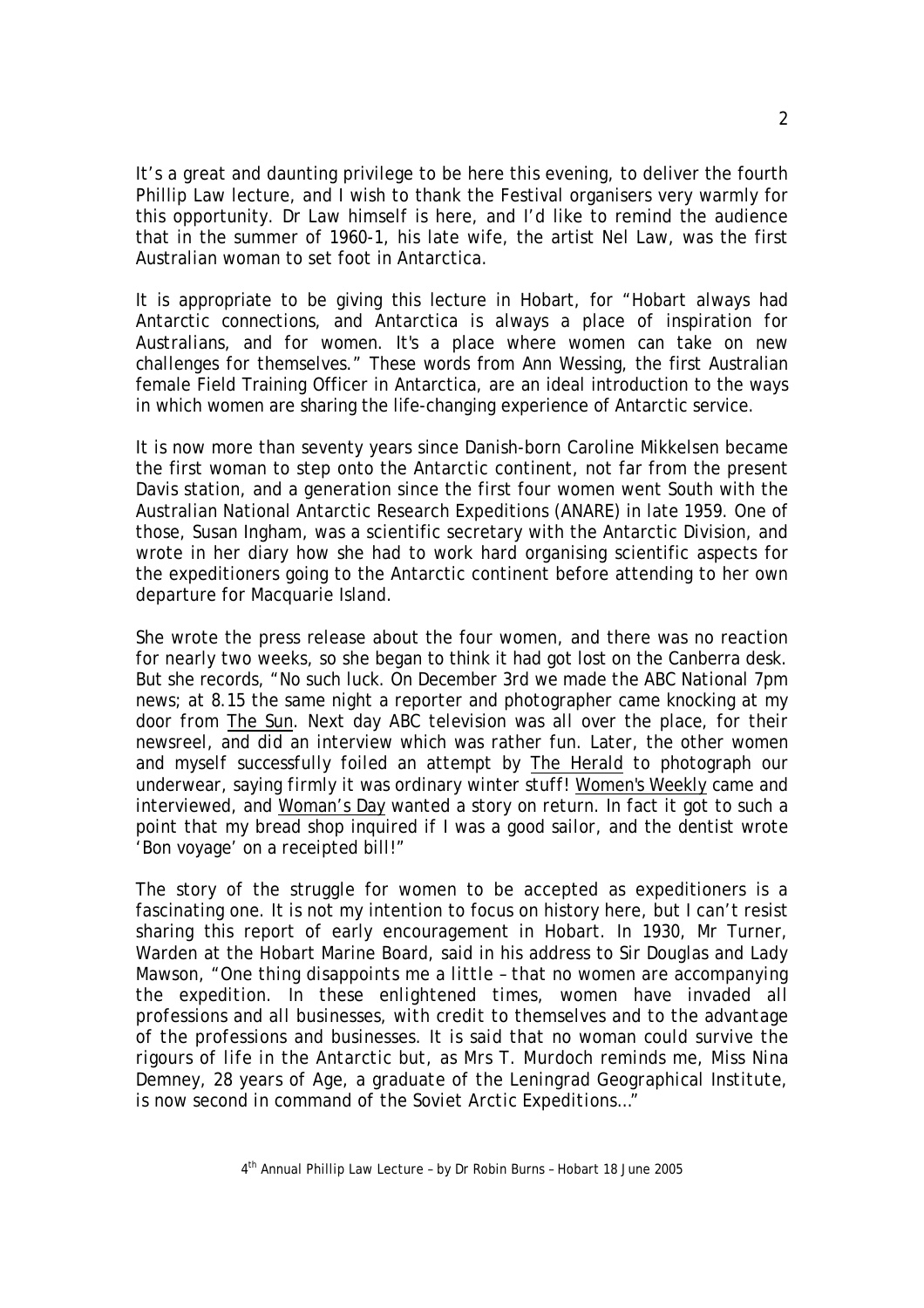And an eminent female Russian marine geologist, Professor Marie Klenova, was the first female scientist to do research in Antarctica, with the first Soviet expedition in 1956-7, working from the research vessel *Ob*.

In the mid-1950s, at the beginning of the era of science in Antarctica, Rear-Admiral George Dufek, Commander-in-Chief of the US 'Operation Deep Freeze', stated what was then the standard objection to women: "*The Antarctic is the*  last exclusive men's club in the world...I felt the men themselves didn't want *women there. It was a pioneering job*." However, by 1966 the explorer Scott's son, Peter, declared that "*it was ridiculous that the Antarctic should be a male preserve*".

Change had indeed begun. Russian, American and Argentine women were already working on Antarctic research vessels, and Australian, New Zealand and French women were working on the sub-Antarctic islands. In 1974 two American women Alice McWhinnie and Mary Odile Cahoon, wintered for the first time, both scientists and one a nun. Two years later Zoë Gardner was the wintering doctor for Macquarie Island, and in 1977-8 Jeannie Ledingham became the first Australian woman to spend a summer on the Continent, as medical officer for an expedition at Cape Dennison. Momentously, in1981 medical officer Louise Holliday was the first Australian to winter on the Continent and the following year, Patricia Selkirk undertook the first Continent-based summer science program by an Australian woman.

These events hardly opened the floodgates. Nevertheless from the 1960s women were participating in scientific expeditions to Antarctica, and began to occupy an increasing number of other positions, from doctor, radio operator and chef to the present, when they have now been appointed to every position.

Admiral Dufek's words have echoed down the decades in the views of some men, as women have 'invaded' the exclusive men's club in ever-increasing numbers. Today, women may be 30% of the summer populations, and up to half of the summer scientists on some bases, including the Australian ones. They are still in a small minority over most winters. Being in a minority in the fishbowl of an Antarctic station may still provide pressures and challenges, exaggerated because women are very under-represented in many of the occupations in Antarctica. But while the culture on stations replicates that of other remote places, such as mining camps, and still has some very masculine characteristics, the opposition to women's presence has shrunken and we are mostly considered a welcome normalisation.

But that's enough history. Festivals are about celebration, and in the remaining time I'd like to invite you to celebrate women's presence in Antarctica and the sub-Antarctic islands, and to savour the experiences of those who venture across the stormy Southern Ocean to live and work on the edge of the highest,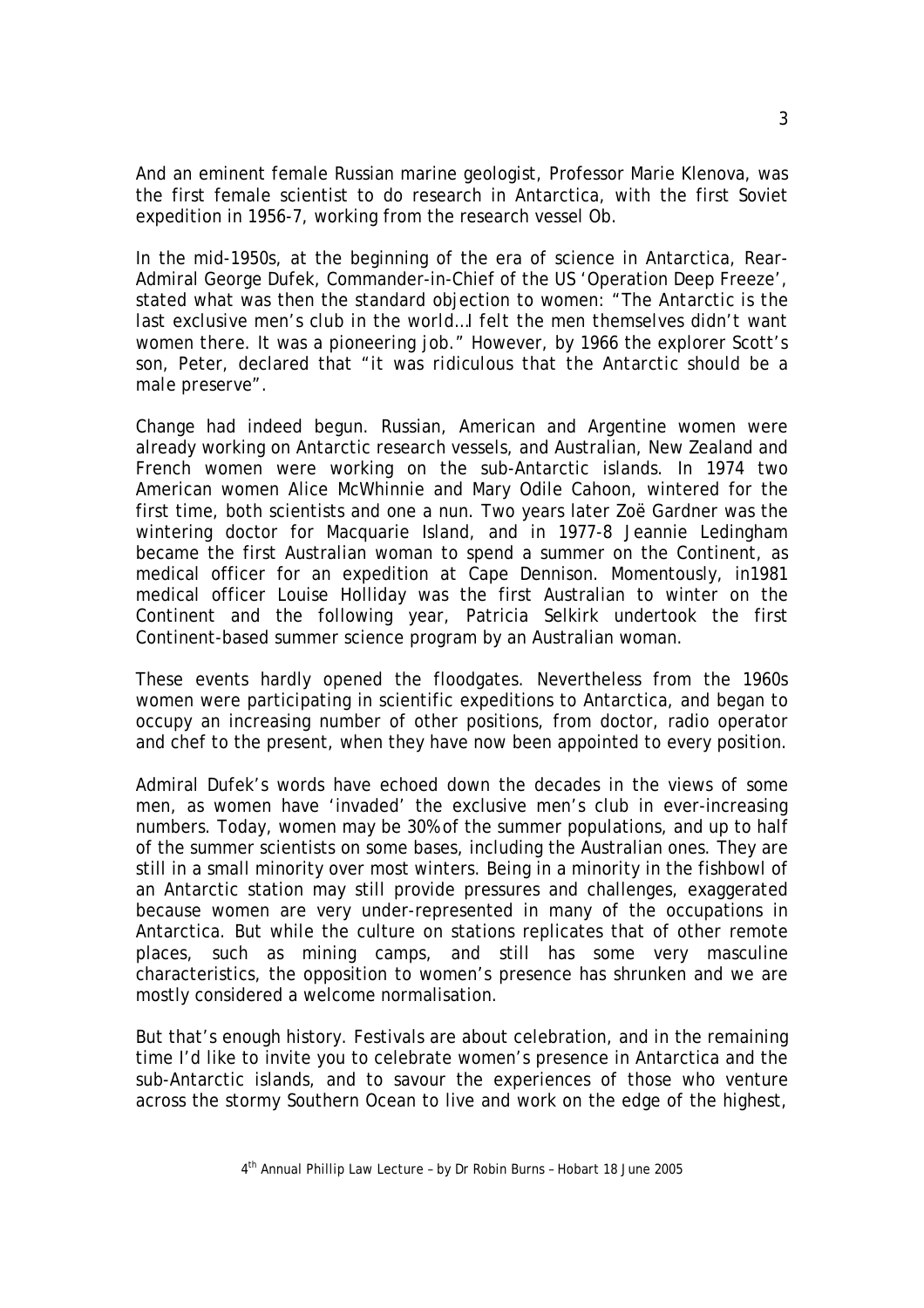coldest, windiest and driest continent on earth. I will be relying very heavily on the words of women I have interviewed to present this narrative.

My theme is the life-changing aspects of the experience of living and working in Antarctica. One woman noted recently that, "*At some level, everyone here still equates Antarctica with personal discovery and endurance, just as they did in the days of Scott and Shackleton*". It is this sense of discovery and endurance that beckons women and men to go South. Poet Caroline Caddy, a summer voyager, talks about the 'glory thing' that called the explorers and navigators and may still motivate the increasing numbers who now trek to the South Pole each summer. She considers, however, that "*A lot of the ordinary seamen and people who went down as just part of the expedition went for the same reason that you or I are going down there, that desire to experience this new land, this unknown place, this Ultima Thule*."

Yet some feel even today that women need encouragement to consider trying to go to Antarctica. Sue, a young biologist, talked recently about reading *Women on the Ice,* Elizabeth Chipman's fascinating account of over 200 years of women in Antarctica.<sup>1</sup> "*I was teased by one of the guys who was implying that a book like that was silly as women can't be compared to the men that have been written about e.g. Mawson etc. I like to read books like that,"* she said, *"because I like to be able to identify with other women who've done similar things. Particularly the ground breakers like the first women to go down. I also think that in very male dominated fields having female 'role models' who have 'succeeded' helps you to feel that maybe there's a chance for you to succeed also*."

Maria elaborates, explaining, "*I feel so many women don't do things because they're not encouraged to believe they can do it, it doesn't enter their mind. It doesn't enter my head I couldn't do it because I'm a woman. I don't think 'a man can do it, but not me.' I feel women don't see enough women doing things, it needs to be made acceptable that women do 'that' too. We may be not as physically strong but we can get round that and we have other strengths*." Yet on her appointment as the first female Field Training Officer, Ann recalls, "*At that stage I wasn't confident I could do it, but I was challenging myself. I have to reassure myself, like most women*." Hopefully, this need is fading for the present generation of women!

Annie thoughtfully discusses the problem of women's sense of self which lies behind such hesitation. She sees part of it stemming from the lack of continuity from one generation to the next. "*Women have always done unusual things but we don't know about them. We keep re-inventing feminism, as the 'corporate memory' is lost from one generation to the next. One of the functions of a mentor in the public realm is to ensure that the experiences, knowledge and* 

<sup>&</sup>lt;sup>1</sup> Elizabeth Chipman. *Women on the Ice*. Melbourne University Press, 1986.

<sup>4</sup>th Annual Phillip Law Lecture – by Dr Robin Burns – Hobart 18 June 2005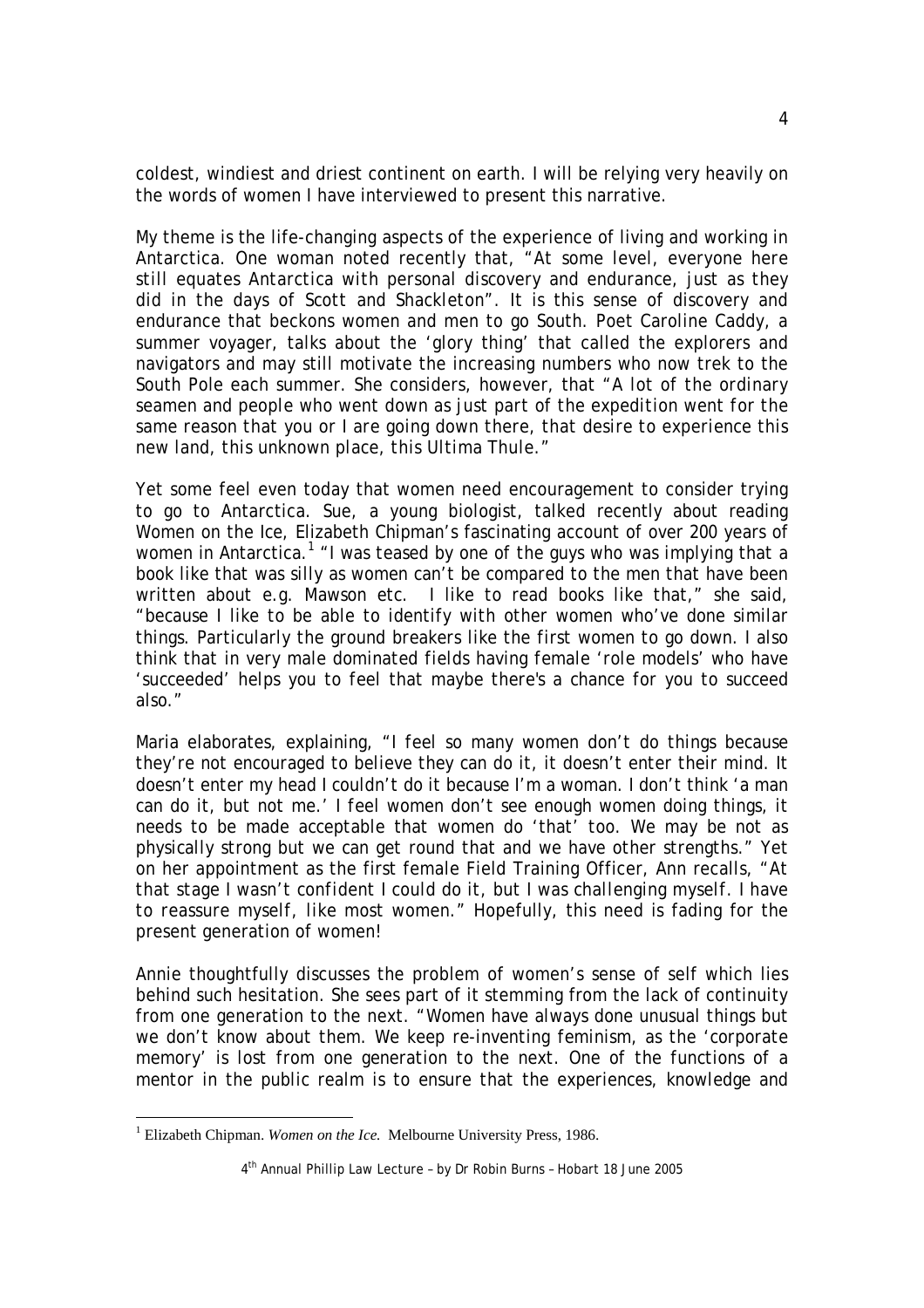*learnings of that period become public knowledge (not public property). So, too, do the experiences and learnings of those affected by the 'mentor'. When one woman achieves some level of public recognition, others are inspired to speak out more confidently.*" And this, I venture to suggest, is one reason why it is still valuable to talk publicly about women in Antarctica, and I applaud the Festival for providing this opportunity to share women's experiences.

The word most frequently used to describe the opportunity of going to Antarctica is 'privilege', but that doesn't mean it's easy. Alana, who was in her early 20s when she went, calls for recognition of "*what it means for a woman to winter over, the achievement of it. It was a journey about survival when the job went badly, being left out, dealing in a very constrained way with interpersonal relationships, having to get on with people at least in a working relationship, and the mental strain of always being watched in a sexual way*." Midj, an experienced meteorologist, feels it sets you apart from the general mill, it's something special to attach to yourself. She sums it up with the words, "*I was not trying to prove that I was tough by going, you don't need to. But it's a special place not many people get to*." Robyn puts this vividly with her description of arrival at Mawson after years of preparation to become a qualified radio operator: "*I was on the first voyage in so we flew from the ice-edge by helicopter, and the pilot each time was doing a circuit of the base so people could take photos. I had never been on a helicopter so there was just this big Cheshire-cat smile on my face, and I was thinking 'I'm here! It's happened, I'm here! I've made it after all that work, all those years'.*"

The bases are work places and I'm particularly interested in what it's like to do one's job in Antarctica. Respect for oneself and from others is closely tied to one's performance. Woman after woman with whom I've spoken found new confidence and pleasure from doing her job there. To succeed, you need to be well-prepared, and for scientists in particular there is on the Australian bases no formal technical assistance over winter. The ability to innovate is often vital, and you need to be on good terms with others in order to call on their help. Phillipa explains this reciprocity:

 "*I love doing it, I would never have done it if I didn't like doing it, but I did realise too that if I drove their AGI trucks for them for the big pours every few weeks for the foundations [of the new station], and if I helped them out even for half a day it was noticed, and it meant that when my time came when I was really busy, I was able to go up and say 'Look, Ray, I wonder if I could borrow one of your blokes just for half a day' and he'd say, 'Phillipa, you want two', and we'd have a bit of a bargaining session, and also when the time came when the ships were in and I was incredibly busy, I knew that I could rely on these blokes, all of them, to be of as much assistance as possible. So I figured it was always in my own interests to cultivate a good working relationship with them, but at the same time I really enjoyed doing it, so it was having your cake and*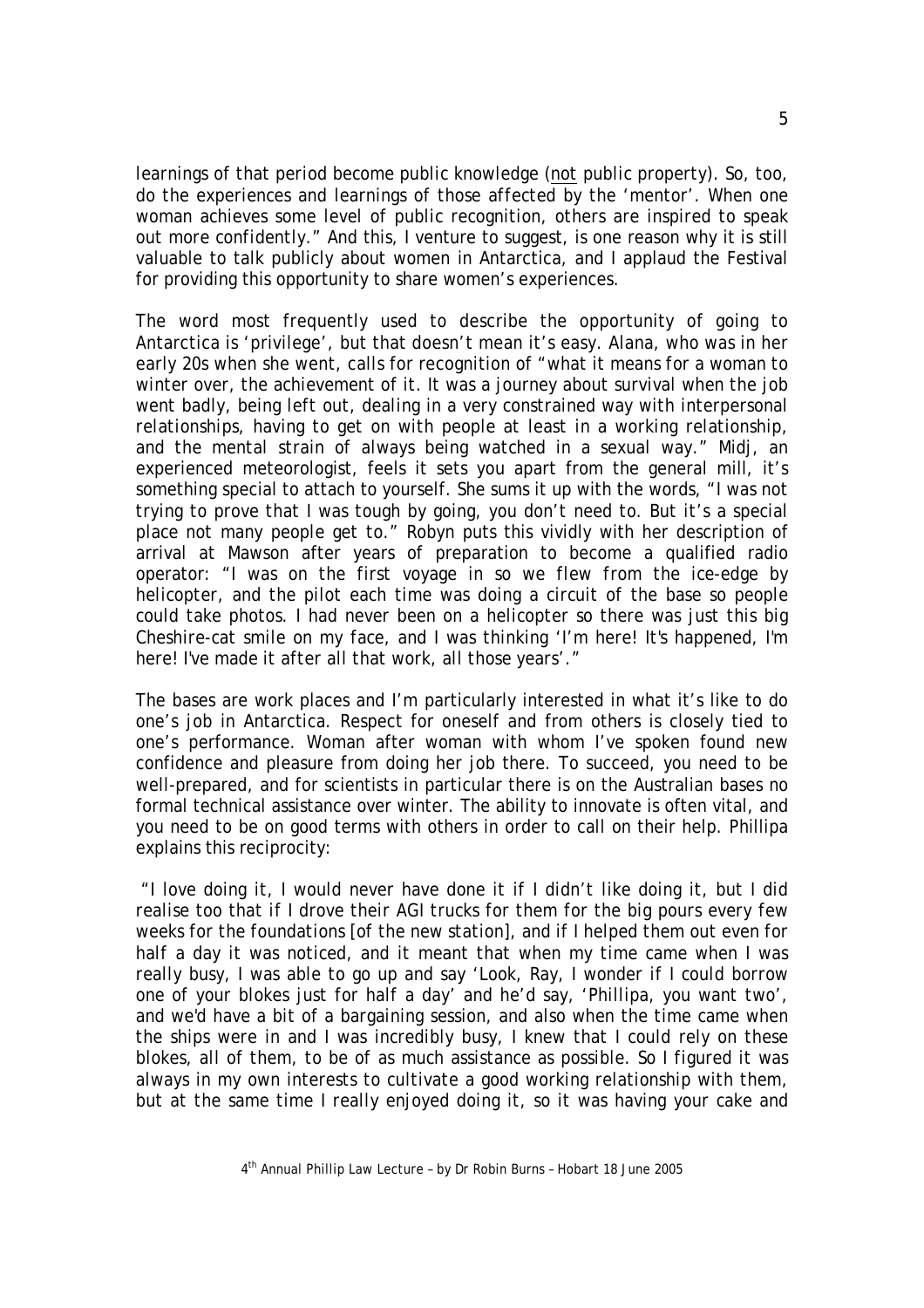*eating it too, I suppose*." Gillian, a doctor, shared in the concreting too and also gained both cred and pleasure from it.

Lyn, a young woman, captures what a winter meant to her: *"I feel a lot more confident now - I hadn't had much experience with being in cold weather but now I know what to do in Tasmania regarding body heat, and first aid, it's fantastic to know this. It really boosted my morale to say I got through a winter, for example I successfully sampled in the lakes at -38 degrees, had a good time on the quads, skidoos, could do things like use drills. Tracy and I had to do fieldwork during winter. We didn't feel put down as women, we got respect from having to go out and work, not just to play in the cold - it was a really good experience and morale boosting. When applying for science jobs now, I feel I've proved myself in a difficult, hostile environment, used equipment and maintained it etc. I'm very thankful for that*."

Gina echoes this sense of achievement, and points to new experiences with equipment as one highlight: "*The previous year there had been two PhD students and an Antarctic Division engineer. I was the only one in physics the next year so it looked like one woman was to replace three men! There was a lot of pressure on me and the work situation was a huge challenge. I got a lot of help but am proud that I was able to keep things running. It was a wonderful situation. Nowhere else in Australia would you get so much experience with equipment. I ran nine experiments for five institutions, with more than \$¼ milion worth of equipment. It was a real joke to send a 25 year old honours student to run this equipment - but also a wonderful challenge to a young woman. If you chose to see it as an opportunity for learning it was great*."

Another young physicist, Natalie, echoes this**:** "*It was good to be a little bit more independent, though I didn't think so at the time, but I see the benefits now. I feel proud I managed to fix a problem with the computer from a distance. I didn't identify it, but chased it all up, and little things like that can make you feel a little bit better about yourself*." "Proud", "feeling better about myself", and "more confident" come up time and time again! There is another lifechanging spin-off for some. They find that while gaining confidence about doing their job, they also find that their experiences with other people's work, and the time to think about the future, leads them to look for more people or policy oriented employment, away from pure science. And in Karen's case, "*It has had a profound effect on my attitude to a career at all. Basically I've changed my mind about careers and gone sailing. Now if there is work in my field available I am, of course, delighted but in between sailing I am quite prepared to do whatever. I think I have felt the need to maintain the 'challenge' if that doesn't sound overly dramatic*."

Here are some highlights of the work experiences of women in Antarctica. Barbara is an ornithologist who spent a winter with one other person camped out on the ice studying Emperor penguins. "*I marvel at the birds, especially the*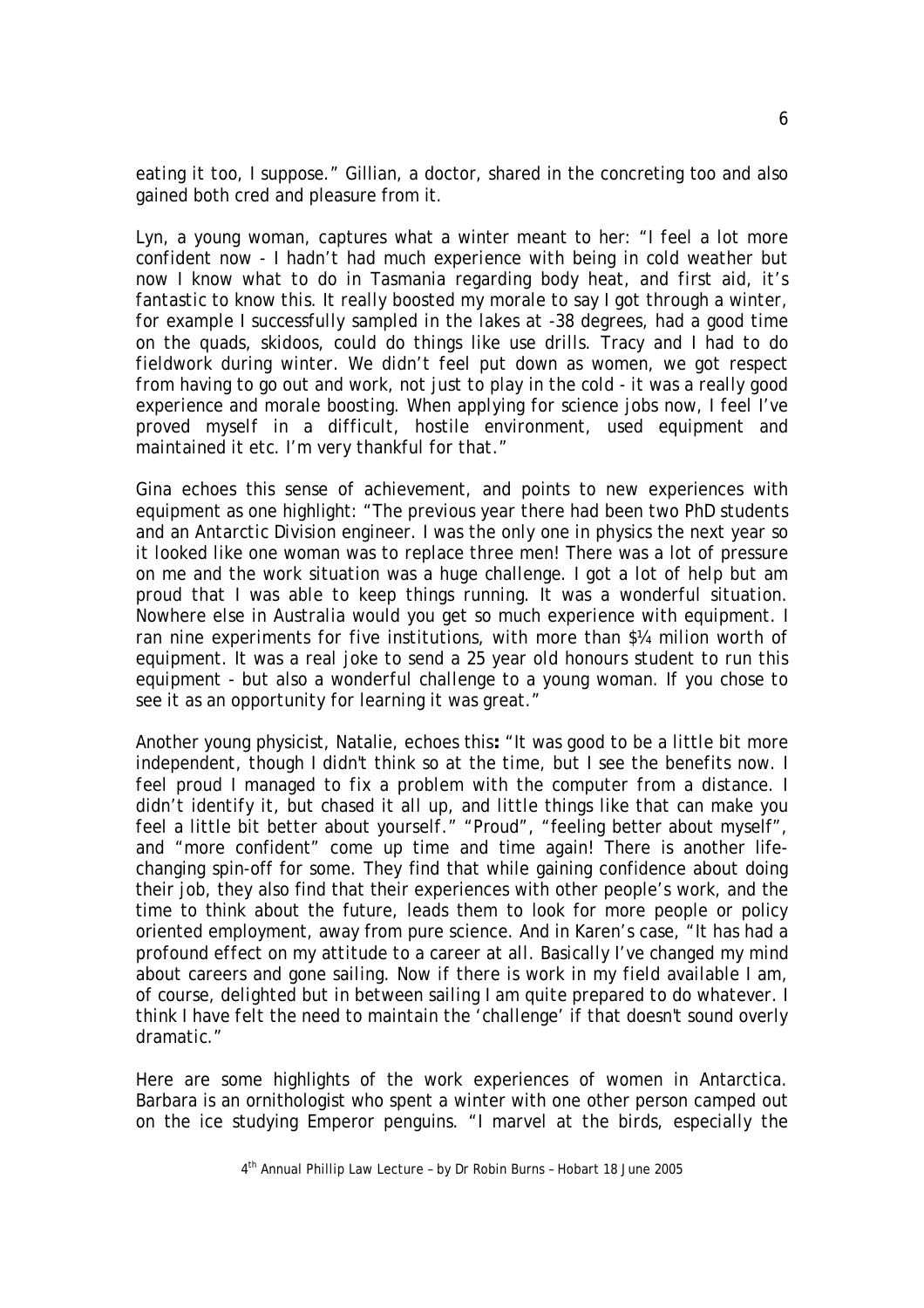*males carrying the eggs. They shuffle on their heels. They can go up to 30cm steps without eggs, but only 5cm with eggs, and they walk for kilometers like that. They can't extend their flippers as that may dislodge the eggs. When the females return, all these dirty skinny little males roll around stretching! They are such good parents, they sing to the eggs, and show them to each other*."

Then, in July the females come back, as she continues, "*They are ever such a sight to behold! The forecast was for not particularly good weather, with a bit of wind and snow, but we got out to look at the colony and to do another egg collection before they were buried in snow. Out of the blowing snow we saw six females coming out of the shadow - they were huge, big, clean, really showing off the little dirty males. The females were birds with a mission! They were tobogganing at first, then they got up, marched, bullied their way in between the males, and started to sing to locate their mates. They disappeared into the first huddle and became part of it, and nothing much happened for the next days, then a solid string of females came in, the noise level vastly increased, then they continued a cycling of birds in and out*."

As spring arrived, she was excited when the Weddell seals started to return and pup. She describes how "*There was nothing but cloud and stars above for months, then there were flying birds which was great - skuas, giant petrels, Wilson's storm petrels - they were just marvellous. Then there was a moving boiling big black band and a whole group of Adélies scooted on past the colony to the islands. They stood up to the big Emperors! As the tide cracks opened, the Emperors began to use them as bathtubs and swimming holes, including the seal holes. There was a marvellous interaction between the seals and penguins. The serenity of winter was well over!"* She concludes*, "It's just so beautiful, I thought I wouldn't care if I died out there, what a place to leave this planet!*"

Macquarie Island has a larger variety of wildlife, something that enchants biologists and others alike. Cindy considered actually doing her work there is the high point, saying, "*It's an extraordinary experience, to work there, in the field, with the animals, to know the animals intimately and their life cycle*." Pauline, who worked with Gentoo penguins, exclaimed: "*To look down on a colony of thousands of penguins is unbelievable!*" She introduces another aspect of working down South, namely the way you can focus on your job with few other responsibilities. "*It was wonderful to be there on the job, to travel [from hut to hut], keeping notes up to date at night, most of the time was devoted to the job, and you could concentrate more, there were few distractions* …"

And working on marine science voyages on board ship, Ruth enjoyed the large and spacious laboratory, which became her own domain, a treat in any Antarctic terms where privacy is rare. She describes it as "*My own space to retreat to, a hideaway with my own pictures and music*." And like others, she remarks on the autonomy in one's work, which she admits is great though a bit overwhelming*. "I like the challenge!*" she exclaimed.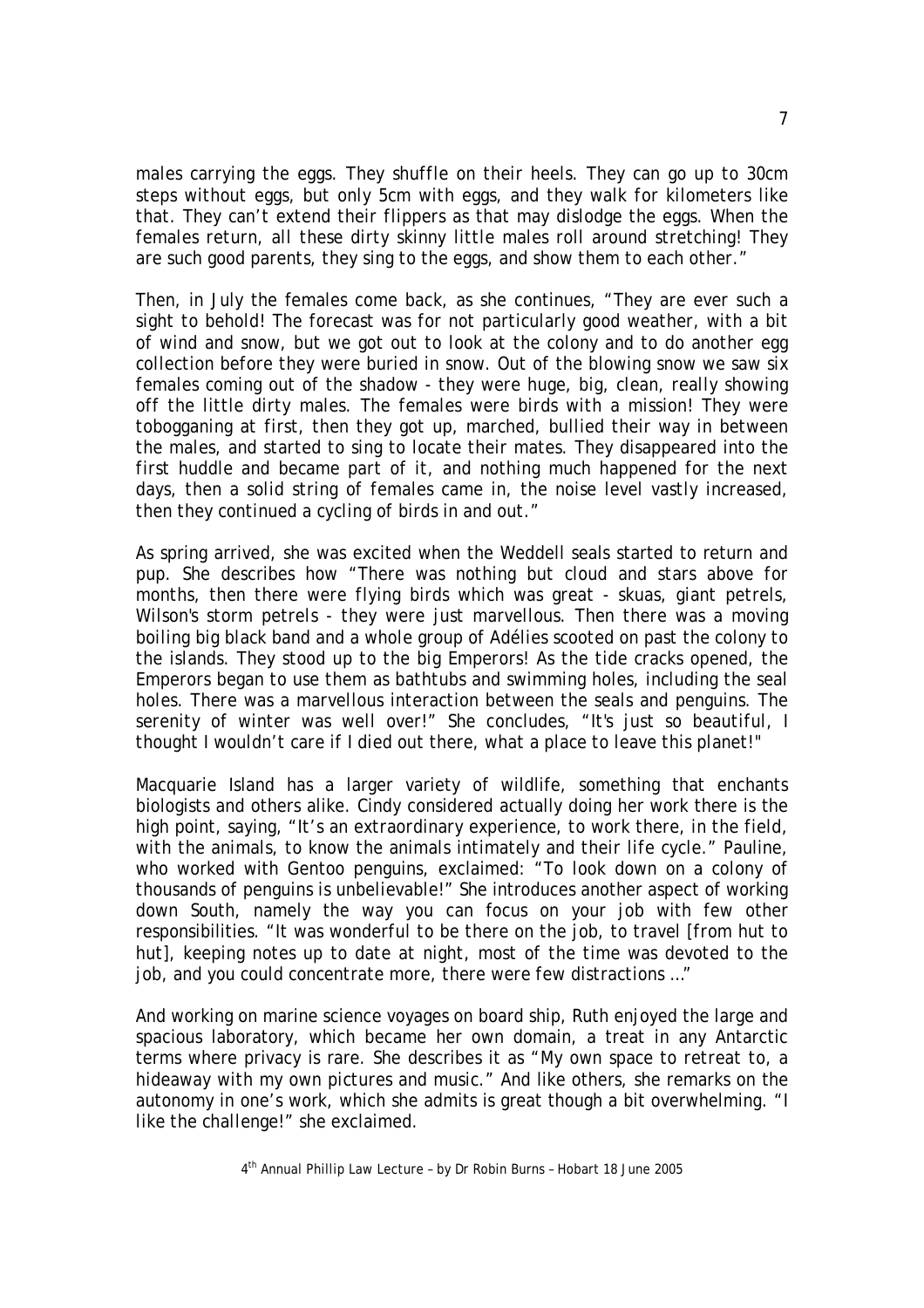For Carol, station chef, "*It was my best year, probably. I was in charge. I was 'mum' - not that I found that power a major thing, but it felt it was a complete job from A-Z - you had to shop, know your clients well, plan and cook. Other skills you had to have too, for example using the forklift for shopping from the storeroom - they were built into the sort of experience you wouldn't normally do*." Chefs have been the lowest paid, and they feel that does not reflect the significance of their work to community wellbeing and survival. Others have noted some snobbery associated as much with lifestyle, even preferred drinks, as with education. But it is basically an egalitarian community where everyone shares common station duties.

Phillipa, for one, has found this contributes to her love of working there: "*I have a really strong sense of 'I've got my job, I know my place, I know I do it well, everybody else does too, and I know what everybody else does.' Nobody thinks 'oh, she's just the storeperson', nobody thinks that you're of less value because of what you do, everybody is of equal value and I really like that. It's the only time in my life that I have had confidence in my sense of what I'm doing and confidence in my sense of place*." It doesn't always live up to this ideal, but it has the potential for it, and is something I know Dr Law was very keen to make part of ANARE.

Being out in the field is often the highlight for scientists. Nerida, a geologist, explains the significance of this for her work: "*You need to know the slopes coming into the environment, the surroundings, like knowing that penguins come in, and do their 'thing'. You have to get out and experience different situations to see what's going on, what can happen, for example, when it's warmer on the sea ice. I would never have understood the various states of sea ice during a single season in Taynaya Bay unless I had experienced it myself. You need to see this at least once. You need to visualise things in order to write*."

But she also revelled in it as a personal experience, saying, "*It was wonderful - I loved it. The experience completely changed my life, though I only had a month there. We were out in the mountains and living out of tents, the isolation and the elements were special. We had a lot of white-out and blizz, with temperatures of about -20*°*. I got used to it and was very comfortable in the tent. I came back a very different person after the first time. There were only the three of us most of the time in such extreme conditions. Once we were near the top of Mt Feather in a tent, it was -60*°*, with 100 knot winds going over the top of the tent. I thought 'Will I survive this? What if the tent blows away?' We were at high altitude so it takes longer to cook, you have to think about cooking, going to the toilet, the safest way to get a sample on a cliff, and you're always worried about the others! I got a lot more philosophical after I came back*."

The place presents new perspectives for doctors, with both a positive and negative aspect, as Jane records: "*Medically, it's potentially a backwater. And* 

4th Annual Phillip Law Lecture – by Dr Robin Burns – Hobart 18 June 2005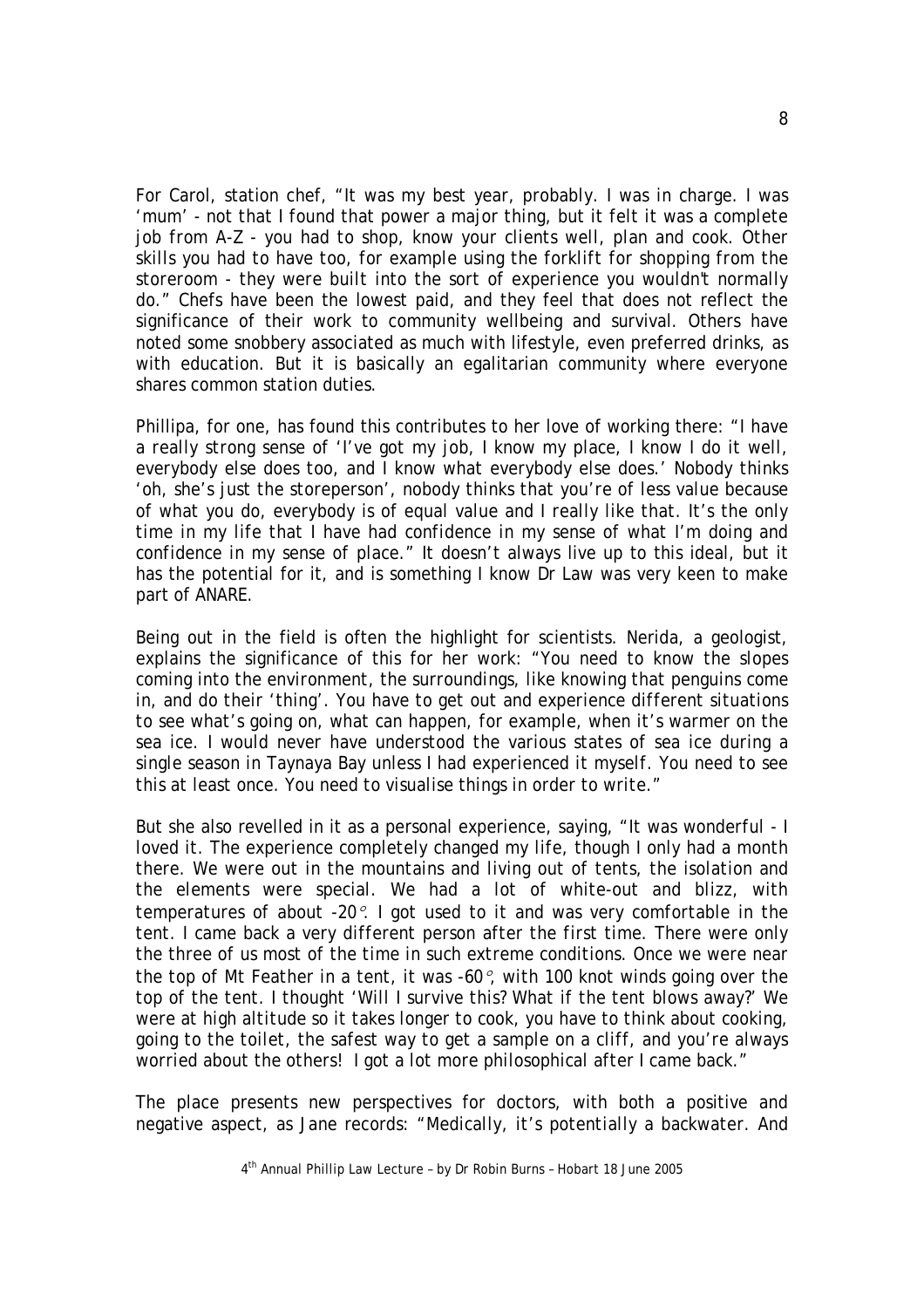*medically it's the ultimate general practice. It's the ultimate challenge, I think, because your limits are being an expert in absolutely everything, and no-one of course is, no-one can be, but it's the ultimate remote medical location. When I say it's a medical backwater, it's just that you've got a small population of previously screened people, you don't have your normal community medical problems, and you don't have the same patient load. I wasn't bored at all, but it's a very different thing and you're out of general circulation*."

The very structure of the work, and her fellow workers, is what Phillipa loves: "*My strongest memories of being down South are of those windy, hard, working*  days when you're working as part of a team, when you're loading and unloading *ships, all of that stuff. Talking on the radio, running here, running there, being busy-busy, always on a mission. I can remember working the quarry at Casey for a few days, that was good hard solid work."* 

The environment provides new challenges in carrying out one's work, as Karen demonstrates: "*I found working on Macquarie Island very physically demanding,*  and it kept my brain occupied. The wet and the cold was a constant challenge *and there were a few novel problems, such as keeping seals and penguins out of the trenches I excavated. Also a constant battle against flooding. As far as I am aware I am the only archaeologist to have wintered on an ANARE program and although excavations had been done by various people, they had been conducted in ice not waterlogged ground. Therefore I designed the research and then carried it out with some 'special case' adaptations*." Imagine, with Lyn and Tracy, going out in minus thirty degrees to take samples from a boat on a saline lake; keeping your equipment warm in your sleeping bag, as Barbara and others have done, or as Cheryl describes, "*battling the elements, and digging your samples frozen several centimeters below the soil; you have to take your hands out of your gloves to write*." That's cold, even in summer, as I know from recording observations on penguins at 2 am when it's snowing!

Jennie puts it in a wider perspective, saying "*There's nothing to compare with standing at Lusitania Bay with 100,000 penguins around, seeing a whale. It makes up for being saturated and cold – it's the most extreme biological life I'll get to see. It meant an awful lot personally. Also professionally it's given me a different biological context to put things in, for example rabbit impact. You can alter a whole flora with one introduced animal and see the effects in a lifetime, or see what an elephant seal can do to a sphagnum bog*."

Jeannette sums up with the words: "*It was great doing hands-on science! Everything's harder there - the weather, the condition of the sea ice, the lack of fresh water for washing. But the sheer fact of working in that wonderful place makes up for little discomforts*." And for many, the personal satisfaction of doing your job under those conditions, and of the opportunity that Antarctica still offers to become, in Liza's words, "*a brick in building knowledge*", is lifeexpanding.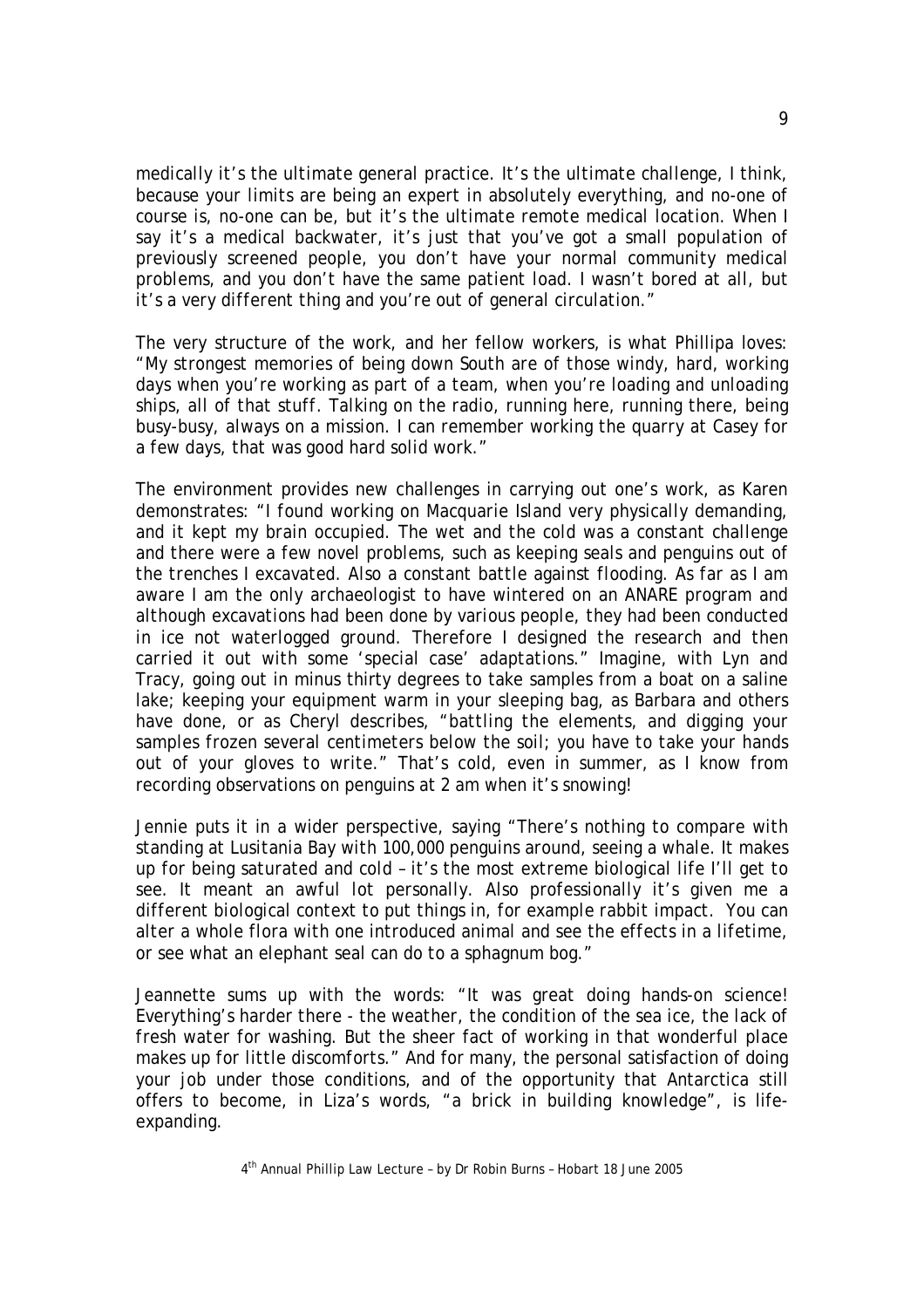Then there are so many other things to learn there! Nerida exclaimed "*The skills you learn, they're a real high, even the skills you learn in field training, you really realise what they are when you get in complicated situations. If there's an accident, you get a high because you can handle them, for example I got the quad out of a tide crack without help*."

If working in the Antarctic provides special problems, pleasures and perspectives on one's own field, there is also a unique opportunity to find out about other people's work. Mandy, a highly experienced chef, became involved in many different aspects of station work: "*One of the good things about being around here is to get involved in extra station positions like theatre sister, Search and Rescue, photographer and other people's work, or going to places you wouldn't get to otherwise. Also learning new things 'on station' from people who have other skills such as computers, carpentry, one of the plant operators helped me and the female storeperson to get our 950 license (the big earth mover), helping with the automatic weather stations is also good, they're in way out places*." Where else would you do all this in one year!

Maria gives another lively account: "*The thing that hit me was that you can do almost anything you choose to do in that environment, both recreation-wise, work-wise, getting involved in other's work, and also finding out lots of things that people might find mundane, but for a 22-year-old, how a small community supports itself, all the essential services, things like that, are very stimulating. I'd never thought about that before. I got involved in a few little carpentry things, I built myself a trailer in the mechanical workshop for my motorcycle, learnt to weld, and a little bit of metal lathe work. The other thing I liked was to use the front end loader to clear the roads after blizzards; I loved driving the big machines. There's really no other working situation where for example scientists can just go and do that. Because of a small self-contained community, you know you can become involved in so many aspects of it*."

Such opportunities give many women a new sense of competence and enjoyment. In Annie's words, "*A high was the incredible exhilaration of doing things I'd been afraid of before - riding a quad, driving a Hägglund. I don't like driving a car, and here I was driving a Hagg, and it was easy!*" There's also the opportunity to get to know the people who drive big machinery for a living, as Alicia recounts: "*Paths would never cross here with some for example the dieso, but he was a great person to get to know. I have broadened my horizons about other people as a result of going South; I recognised that I'd had selective exposure back here. A lot of those barriers disappeared with familiarity*."

One life-enhancing experience is just being out in the environment. Kerrie finds that: "*The physical side of the environment can be stunning, there are really stark landscapes, it's purply pink in the sky when the sun doesn't appear for six weeks. The light is the most magical part of it – it's hard to explain, and subtle*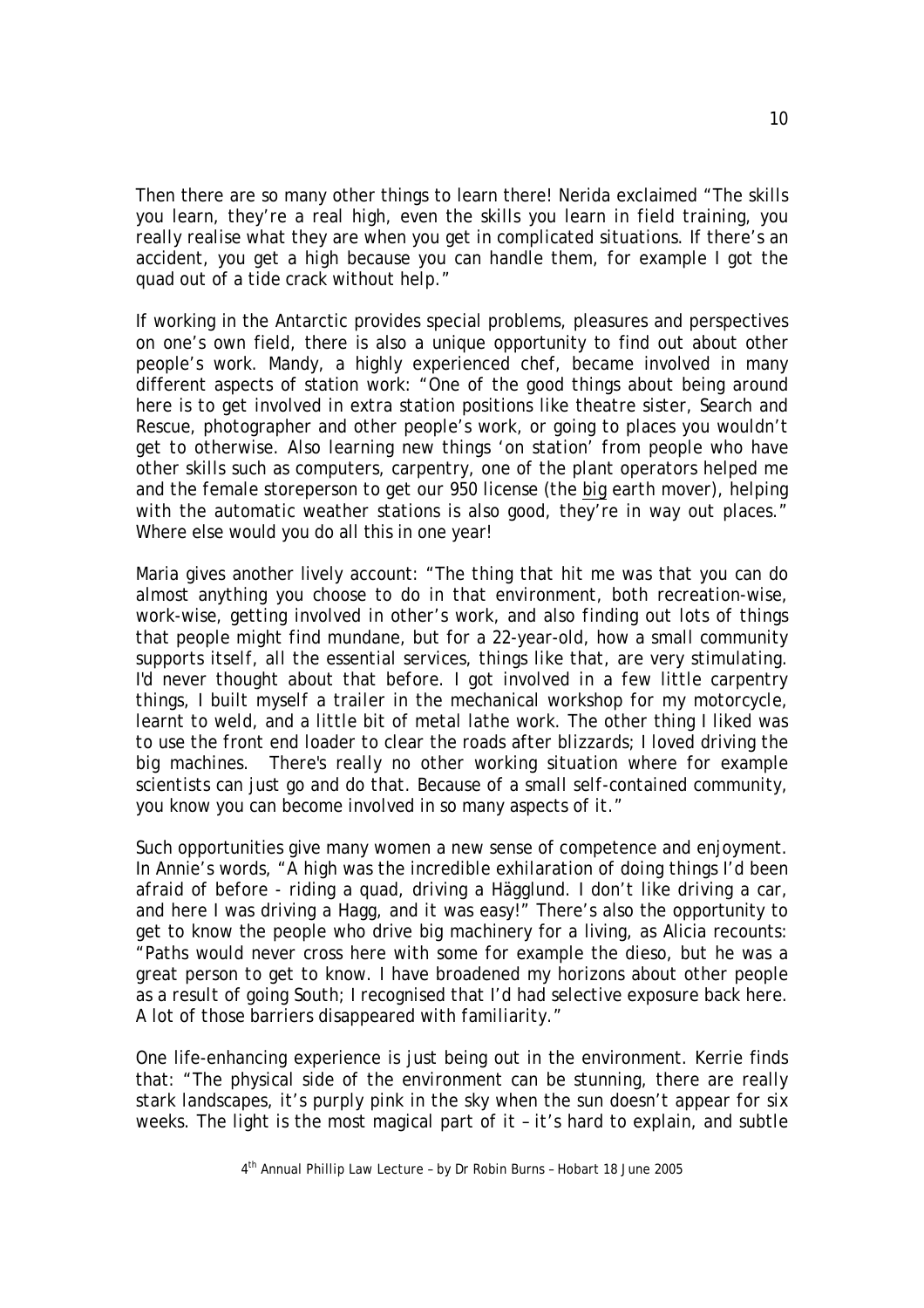*in winter. It's so still, so quiet when you're away from base. I was hanging out for going into the field without sampling!*"

Roslyn, a summerer, joins in: "*The big thing was the environment. While the sea ice was there, I skiied, by myself, every night - out amongst the grounded icebergs in the middle of the night. I was on a real high. I was on top of the world emotionally and physically, from being there and doing what I was doing, and this was accentuated when I was on my own*." And who can match this experience of Ulla's? "*At Davis we went for a five day walk - it was minus 28 to minus 30 degrees and we went ice skating on one of the lakes. For the first time I got vertigo when I went onto the lake and looked down and could see the bottom through the ice because the water was so clear. Everything was spinning and it was my head! I held onto Karen until I got my balance back and then we both skated on the lake in the twilight in the failing snow. It was minus 28, nearly dark, there were huge snowflakes and we just skated from one end of the*  lake and back again - we did it over and over again. Just the two of us and the *silence, it was like we were the only ones in the world*."

Here are some other vivid descriptions of the environment. Colour, light and silence dominate, except round a penguin rookery! The first time Wendy visited one, she heard a 'chatter', then "*turned the corner, and there were millions of penguins, in groups, some 'talking' to seals on the beach. Another high point was watching the sooty albatross glide*." Liza finds that Antarctica has an "*intrinsic quality of its own, it's a place of great magic, hostility, tranquillity, serenity, surrealism, expansion and contraction, solitude and oh! the silence, it's the biggest thing and it's brilliant, and the lack of smell - you get used to it and then you smell something and it's normally shit! And the colours - those gentle hues of blue, green, orange, pink, purple which reflect on the ice as the sun's rays are borne into the atmosphere.*"

Penny, who has studied the *aurora australis*, finds that: "*In Antarctica in general it's the big open space, the expanse of sky with aurorae splashed across it, the pinks, purples and blues of the long polar twilights that really inspire me*." Then Tracy tells us that: "*The moon is spectacular - it circles around sometimes without setting – amazing! - and there are so many shades and shapes of ice, there are bubbles in the ice in the lakes, there's an enormous variety, providing endless fascination. There are huge contrasts in the different seasons - in summer, there's so much light and energy - you can ski for four hours after dinner, there's lots of wildlife, it's all very active - then suddenly the animals have gone and there's nothing. There's an amazing silence but it's not nothing you can hear your heartbeat, become alert to the tiniest sounds*."

And then there's Ms ANARE's feeling for ice! Roslyn wrote in her diary, "*The ice just out in front of the melon [hut] comes alive! It breathes, it moves up and down like a chest and the sounds are amazing. Sounds like breathing and there's lots of groans, creaks, sighs and cracking. Just as I was about to step on to the*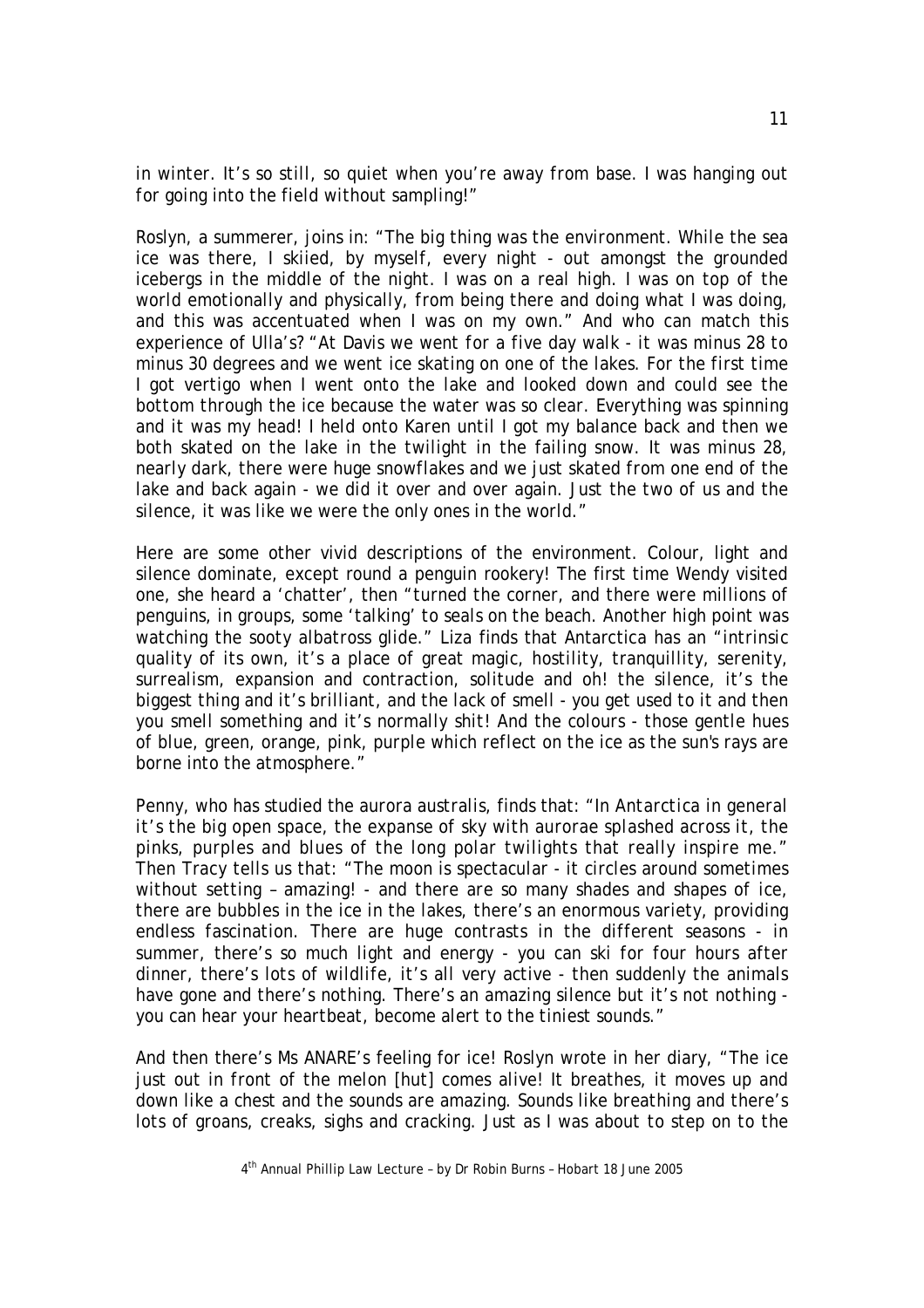*area on skis, it started heaving up and down and making these amazing sounds. It really looks like it's breathing. Skiing's getting quite exciting, not quite knowing whether or not the 'ground' is going to open up beneath you or float away with you on it!*" It was a close shave for seal biologist Tracey, out alone one night when it started to break up around her. "*It just went 'boom'. I noticed that it was a different sound, my blood curdled, I went cold down my back…I went back and packed up all my equipment, put it on my back and ran – by the end I was jumping floes*!" Next morning her campsite had blown out to sea! Doreen loved *"just exploring the place, for example the icebergs. I found fantastic ones with caves, tunnels, chambers - the forms, shapes, colours, sounds, blew me away! And the frozen lakes were magnificent, they have cracks and fractures, air bubbles, sometimes clear to the bottom, bubbles like frozen fireworks*…" Christian Clare Robertson has captured this in her magnificent Antarctic paintings.

"*It's magical!*" glaciologist Melanie exclaims. "*Going down there on the boat was like going into fairyland, going through icebergs, the change from pinks to purples to mauves, there's just no white in Antarctica, it's all shades of white. What impressed me the most was the silence - 120km inland, it is just flat and white all around and you could ski from the base and the generator noise and just be in a silent environment. I've never experienced anything like it. It was scary, it was peaceful, it made me smile, just being there, it was special*." Anna has a memory of "*being extraordinarily small sitting on a headland looking east, it was an extraordinarily clear day, and I was alone, looking across the sea forever. That was very special, I was a part of the system, small, and insignificant*."

Alicia reminds us of the need for a healthy respect for the environment. "*I felt very small and vulnerable at times. There were times when you'd just get out and look and see for miles and feel so isolated and struck by the beauty. The first really cold day, minus 29 degrees, I headed out skiing. It was scary cold. We were out for five hours and I had the feeling my fingers were going. We got caught by the weather going back and had to bivvy. I was very aware of my hands that night!*" Clare found: "*On the voyage we were intensely aware of being at the very end of an immensely attenuated supply line tracking back for thousands of kilometers over the stormiest seas in the world, the product of the high technology of the late 20th century. This was our umbilical cord, the only thing which kept us alive in that environment which is essentially unsuitable for human life. The slightest malfunction would have spelled disaster. I was always aware of the sense of intense vulnerability*." Or as Cheryl succinctly remarked, "*I was in awe of it - still am - its power, hostility, beauty, remoteness. I wanted to go there because of those elements - to physically experience all of that*."

It isn't only the environment that attracts. Judy thinks a lot go back because you can focus, uninterrupted, on your work, and "*life's quite simple; the rest of the world doesn't matter*." Charlotte echoes this: "*It is a very simple existence, and*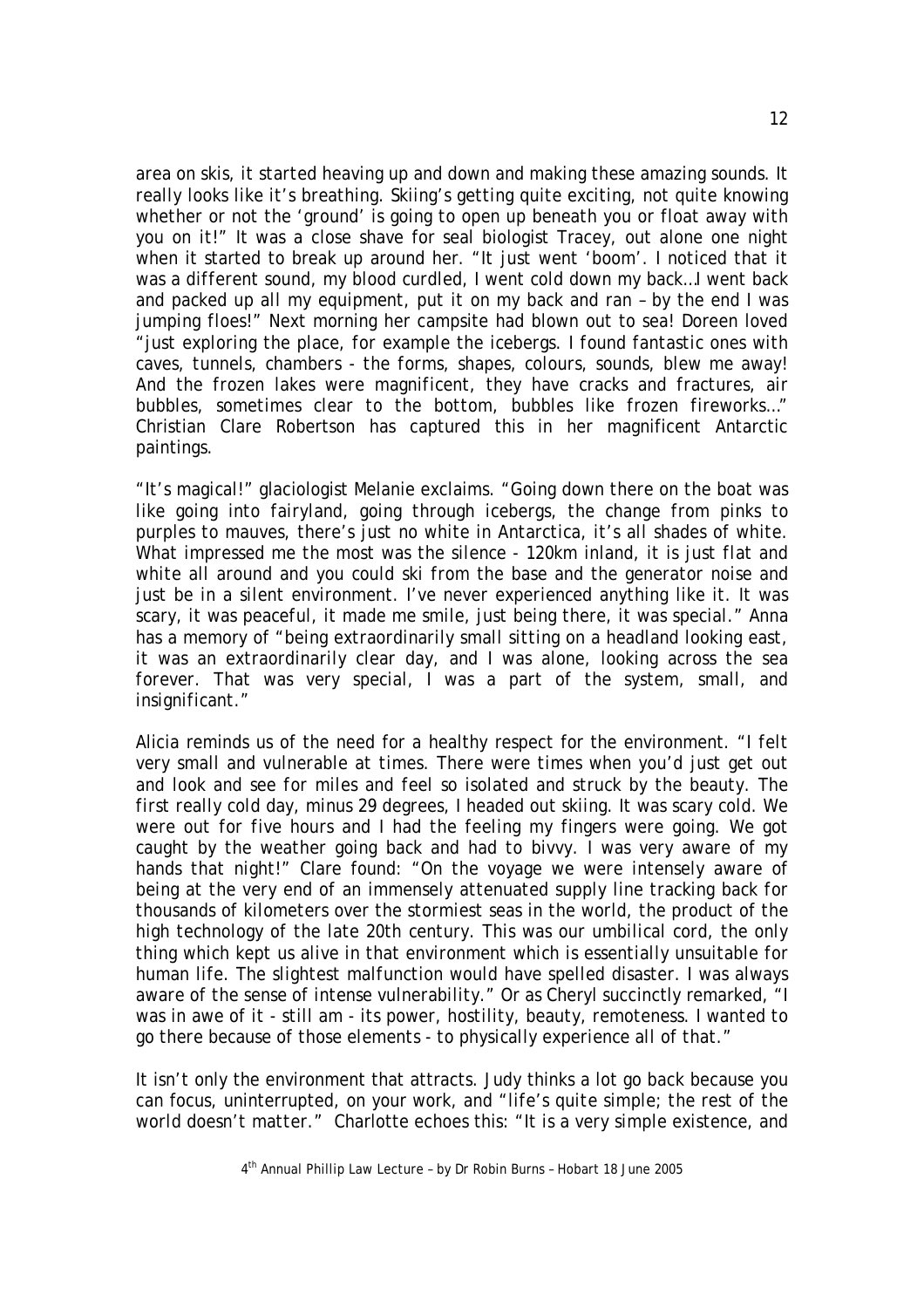*because there are a lot of things that aren't there, you don't actually worry about them, they're not a concern - and I think that's actually one of the attractions! In a lot of ways it's a very easy place to live*." And as Phillipa says, "*There's no push, there's no MacDonalds up the road, because there is no money there's no consumerism, there's no element of competition, who's got what is eliminated largely. And that's what I really like about it*."

One result of this is the intensity of relationships formed in Antarctica. Gina and Tracy were both fascinated to find out how a small isolated community draws together. Tracy found there were a lot of surprises in it: "*about myself and the things that came up within, things that became big, and where you need to experience the small community to realise how nice it can be*." Or alas, at times how awful for some. Tolerance is something many learn, sometimes painfully, and in Anna's words, "*The social side was a steep learning curve but I value that highly*." A critical aspect of relationships is your dependence on others in a potentially hostile physical environment. Annie points to the importance of trust in others there: "*At S2 and Law Dome, we were very dependent on each other, there was no medical expertise in the group of 12, and we had no radio contact for the first half of the trip*."

 Louise, the first wintering woman on the Continent, didn't realise how much she missed other women's company until she met Ulla on the first voyage in. She comments, "*If another woman had been there, it would have been fantastic if we'd got on!*" Women vary enormously there, as here, in their need for other female company, and their experiences with other women on station, as well as with the men. While men may assume two women will automatically get on, this can be far from the case, although many, like Lyn, may miss having a really close woman friend. Penny suggests that women and men relate and communicate in different ways, and some of the stress for women as a small minority arises from the fact that they are not part of the male bonding processes. Nevertheless, Ruth sums up the finding that for most, at least retrospectively: "*There's a big sense of family with those with Antarctic experience - when you meet someone who's been, you chinwag! There's a sense of rapport*."

At the intersection of the environment and the community there can be a profound re-thinking of our relationship with the rest of the planet. Clare feels that "*Antarctica is more than just a physical place. To many people it represents a state of mind, a precious place unlike any other. As an artist I use my intense feelings for it as a yardstick against which all other sites and emotions can be measured. In short it is extreme, one end of the spectrum, and must be understood*." For Louise Crossley, "*Antarctica has a kind of inspirational value for the human spirit.*" She "*had this dream of Antarctica as being a source of world peace - a very visual image, of the globe actually turned upside down so that Antarctica was at the top, and the icecap spreading its sort of serenity over the rest of the globe*."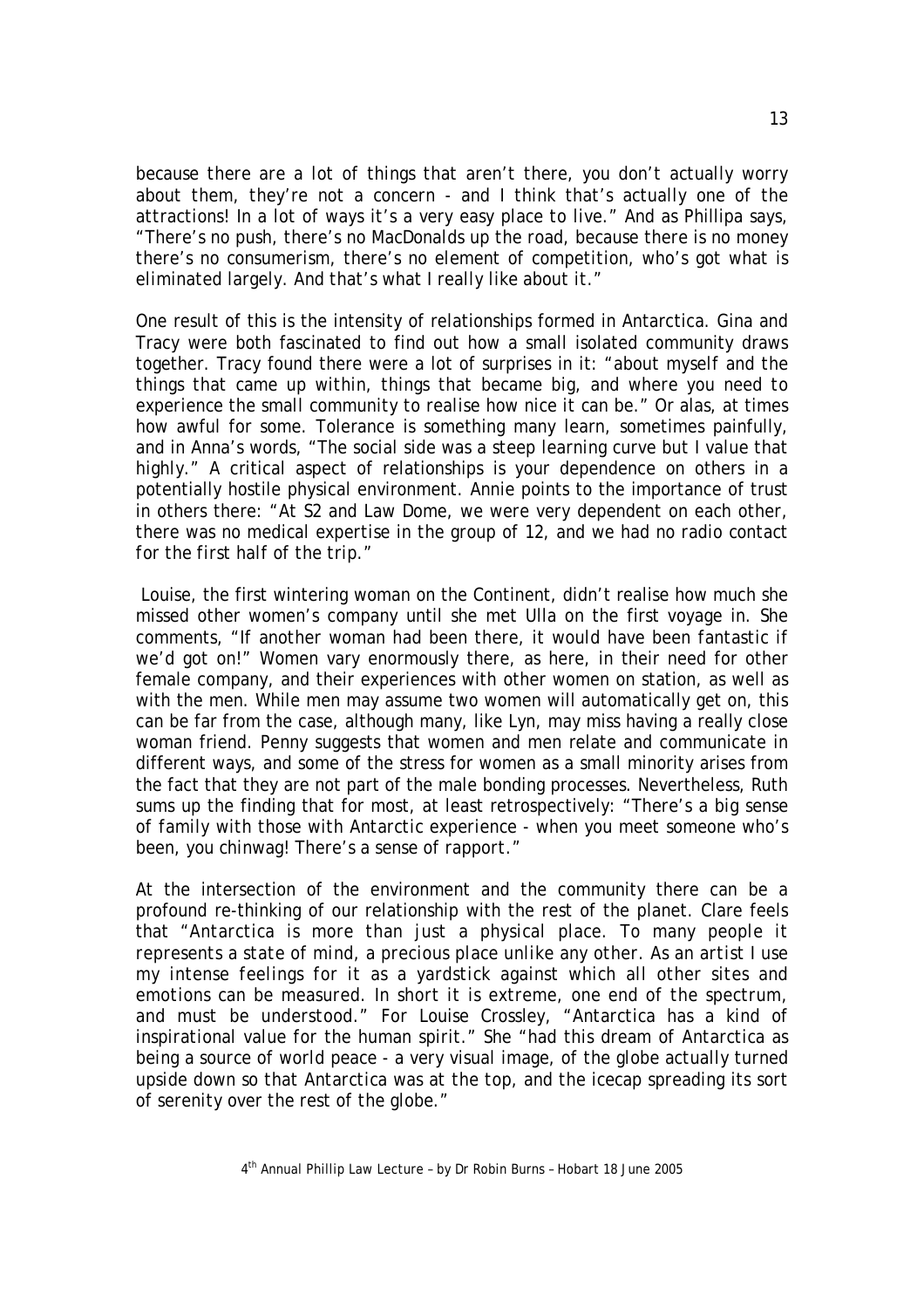Being in that environment is an integral part of the inner experience. Astrida found "*a sense of connection with being there, the particular elements that the Antarctic has, from patterns of frozen ice on a lake, or the pristine quality of rocks around a moraine area at the edge of the continent, at the headwaters of a fjord, or seeing snow petrels around the ice cliffs in a fjord, witnessing the moon and its colours above the icebergs out on the fast ice from your bivvy, and feeling pretty cold but not wanting to put the bivvy over your eyes entirely because you want to see everything; seeing the Weddell seal's breathing hole and putting a hydrophone down and this whole other dimension comes into your being - you've got your headphones on and these sounds are coming into your body from this other dimension - you're hearing but you can't see. The effect this has on your being - you reveal yourself to yourself - that exposure is quite beautiful, but it's also a bit sad because of the condition that we have here back 'in the world'*."

Finally, listen to women's words describing the significance of their Antarctic experiences. Four decades after first going, Elizabeth Chipman could still say, "*It's difficult to describe what it's like and it looms very large in my personal life, it still colours every day - because I deliberately set out to work on it, am immersed in it*."

Kirsten and Karen cherished the experience of inner peace. Kirsten acknowledges: "*Wandering alone calm and at peace - things are clear there, uncomplicated, you take time out from life to drop out, do what you want to do, as a young person, with some other special people. You can get blasé – you need to look around, stop and say, 'I'm in Antarctica, I made it', and look with new eyes again, it's such a privilege*." And for Karen, "*My biggest achievement was one of inner peace - almost serenity- which I only finally came to at the very end of my winter whilst in the field. Plus the knowledge of what I was capable of and of my strength and powers of self-discipline*."

That finding of one's capabilities and strengths is perhaps the most valuable experience, and it comes to young and old alike there. Pauline, at 60, found: "*The sense 'I can handle this' was a wonderful feeling. The challenge to be self sufficient, have confidence that you can cope*." Mandy, forty-something, reflected, "*I guess I am more self-reliant, more tolerant of most things, less tolerant of others. Self-directed: I used to wait for people to show me how to do things, now I just try and teach myself*." In her 30s, Ann experienced "*heightened esteem for when I am looking for new challenges.*" And for younger ones, like Ricarda, it meant: *"Looking into the self, seeing more about yourself, relying on yourself and coming out of it. I learnt 'You can do it, get on with it*.'" Lyn can proudly look back on the experience, and "*see what I want a lot more clearly for life in the future*."

One wife and mother reflected on her return that: "*The really big thing for me was that it was the longest time I've had 'to be me', nobody's appendage, wife,* 

4th Annual Phillip Law Lecture – by Dr Robin Burns – Hobart 18 June 2005